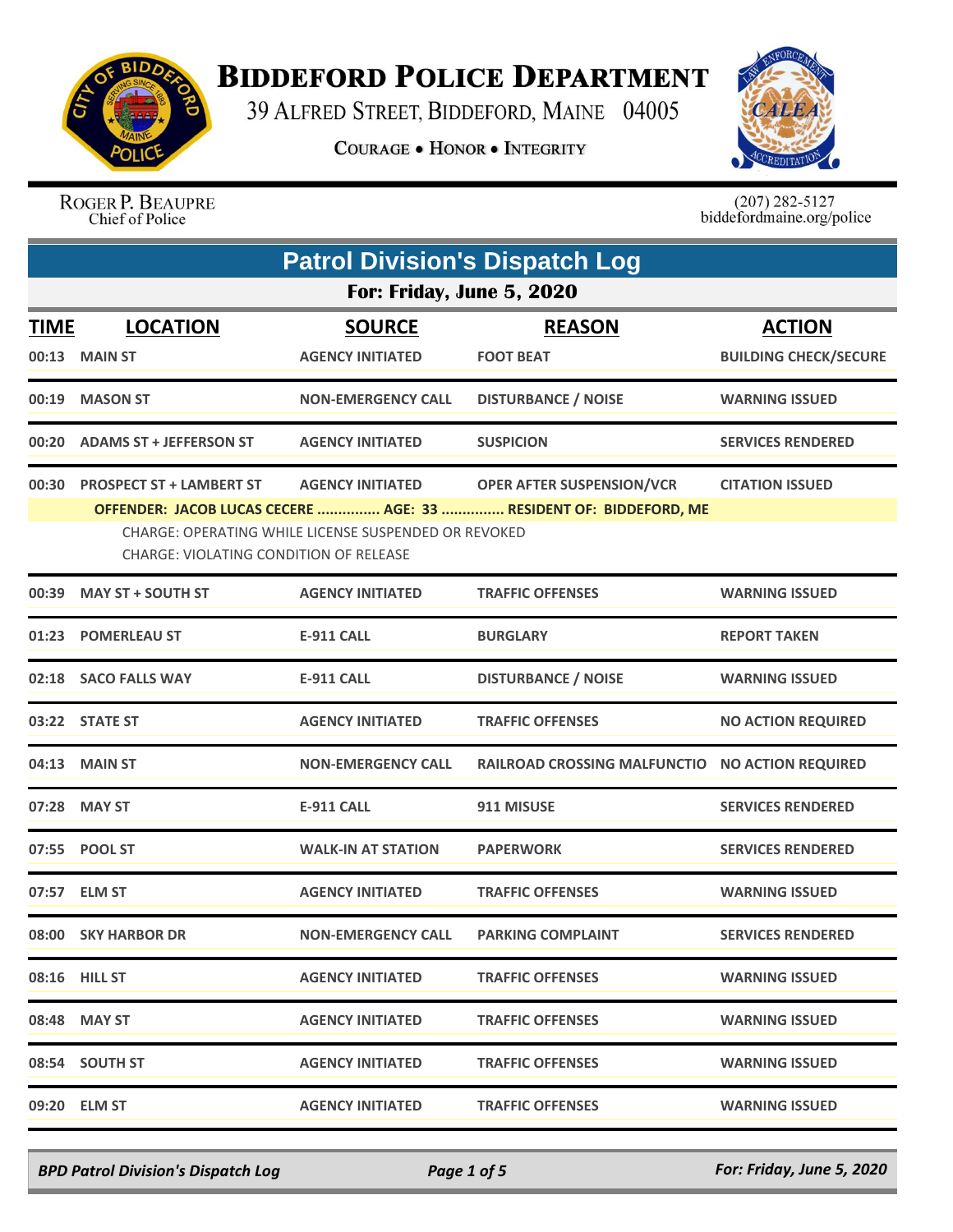| <b>TIME</b> | <b>LOCATION</b>               | <b>SOURCE</b>             | <b>REASON</b>                 | <b>ACTION</b>            |
|-------------|-------------------------------|---------------------------|-------------------------------|--------------------------|
|             | 09:32 ALFRED ST               | <b>NON-EMERGENCY CALL</b> | <b>DISABLED VEHICLE</b>       | <b>VEHICLE TOWED</b>     |
|             | 09:40 SOUTH ST                | <b>AGENCY INITIATED</b>   | <b>ROAD HAZARD</b>            | <b>SERVICES RENDERED</b> |
|             | 09:45 CLEAVES ST              | <b>E-911 CALL</b>         | 911 MISUSE                    | <b>WARNING ISSUED</b>    |
|             | 09:58 SOUTH ST                | <b>AGENCY INITIATED</b>   | <b>TRAFFIC OFFENSES</b>       | <b>WARNING ISSUED</b>    |
|             | 09:59 ELM ST + THORNTON ST    | <b>AGENCY INITIATED</b>   | <b>TRAFFIC OFFENSES</b>       | <b>WARNING ISSUED</b>    |
|             | 10:12 ELM ST + SPRUCE ST      | <b>AGENCY INITIATED</b>   | <b>TRAFFIC OFFENSES</b>       | <b>WARNING ISSUED</b>    |
|             | 10:15 ALFRED ST               | <b>AGENCY INITIATED</b>   | <b>TRAFFIC OFFENSES</b>       | <b>VSAC ISSUED</b>       |
|             | 10:21 ALFRED ST               | <b>WALK-IN AT STATION</b> | <b>COURT ORDERED CHECK IN</b> | <b>SERVICES RENDERED</b> |
|             | <b>10:23 MAIN ST</b>          | <b>NON-EMERGENCY CALL</b> | <b>MENTAL ILLNESS CASES</b>   | <b>SERVICES RENDERED</b> |
|             | 10:36 MARINER WAY + ALFRED ST | <b>AGENCY INITIATED</b>   | <b>TRAFFIC OFFENSES</b>       | <b>WARNING ISSUED</b>    |
|             | 10:41 ALFRED ST               | <b>AGENCY INITIATED</b>   | <b>TRAFFIC OFFENSES</b>       | <b>WARNING ISSUED</b>    |
|             | 10:44 GRAHAM ST               | <b>WALK-IN AT STATION</b> | <b>PAPERWORK</b>              | <b>SERVICES RENDERED</b> |
|             | 10:45 POOL ST                 | <b>E-911 CALL</b>         | 911 MISUSE                    | <b>SERVICES RENDERED</b> |
|             | 10:56 ELM ST                  | <b>AGENCY INITIATED</b>   | <b>TRAFFIC OFFENSES</b>       | <b>VSAC ISSUED</b>       |
|             | 10:59 OLD POOL RD             | <b>E-911 CALL</b>         | <b>MISSING PERSON</b>         | <b>REPORT TAKEN</b>      |
|             | 11:18 ELM ST                  | <b>AGENCY INITIATED</b>   | <b>TRAFFIC OFFENSES</b>       | <b>WARNING ISSUED</b>    |
|             | 11:28 EDWARDS AVE             | <b>AGENCY INITIATED</b>   | <b>TRAFFIC OFFENSES</b>       | <b>VSAC ISSUED</b>       |
|             | 11:32 ALFRED ST               | <b>NON-EMERGENCY CALL</b> | <b>COURT ORDERED CHECK IN</b> | <b>SERVICES RENDERED</b> |
|             | 11:33 HILL ST                 | <b>AGENCY INITIATED</b>   | <b>PAPERWORK</b>              | <b>NEGATIVE CONTACT</b>  |
|             | 11:48 BALD AVE                | <b>NON-EMERGENCY CALL</b> | UNEMPLOYMENT SCAM             | <b>SERVICES RENDERED</b> |
|             | 11:49 ELM ST                  | <b>AGENCY INITIATED</b>   | <b>TRAFFIC OFFENSES</b>       | <b>VSAC ISSUED</b>       |
|             | 11:50 ALFRED ST               | <b>NON-EMERGENCY CALL</b> | <b>SUSPICION</b>              | <b>SERVICES RENDERED</b> |
|             | <b>11:58 GRANITE ST</b>       | <b>NON-EMERGENCY CALL</b> | UNEMPLOYMENT SCAM             | <b>SERVICES RENDERED</b> |
|             | <b>12:17 MAIN ST</b>          | <b>NON-EMERGENCY CALL</b> | <b>UNEMPLOYMENT FRAUD</b>     | <b>REPORT TAKEN</b>      |
|             | 13:02 POOL ST                 | <b>AGENCY INITIATED</b>   | <b>TRAFFIC OFFENSES</b>       | <b>VSAC ISSUED</b>       |

*BPD Patrol Division's Dispatch Log Page 2 of 5 For: Friday, June 5, 2020*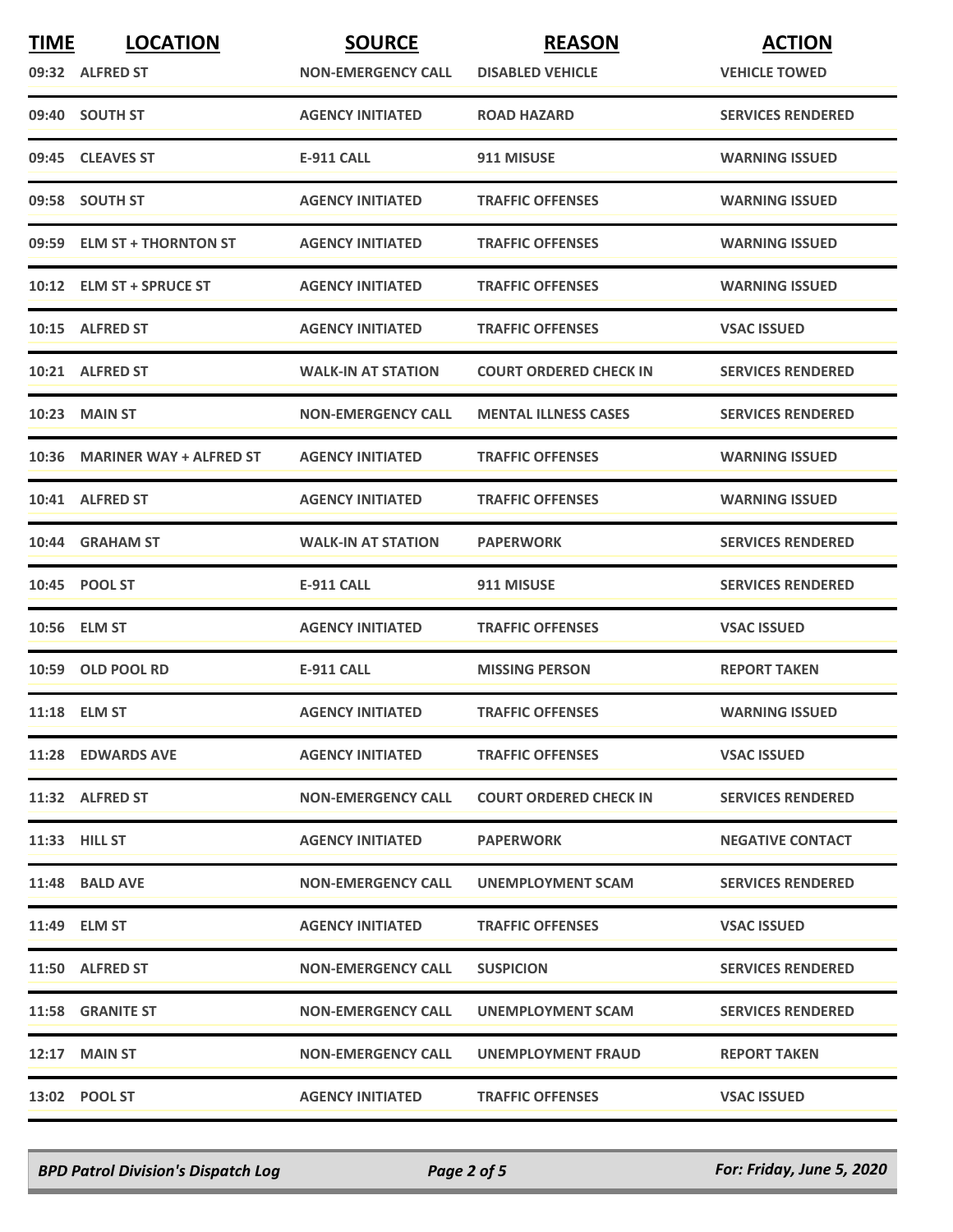| <b>TIME</b> | <b>LOCATION</b>                        | <b>SOURCE</b>                                                  | <b>REASON</b>                                                      | <b>ACTION</b>             |
|-------------|----------------------------------------|----------------------------------------------------------------|--------------------------------------------------------------------|---------------------------|
|             | 13:14 ALFRED ST                        | <b>WALK-IN AT STATION</b>                                      | <b>ALL OTHER</b>                                                   | <b>NO ACTION REQUIRED</b> |
|             | 13:27 WENTWORTH ST                     | <b>NON-EMERGENCY CALL</b>                                      | <b>UNEMPLOYMENT SCAM</b>                                           | <b>SERVICES RENDERED</b>  |
|             | 13:35 POOL ST                          | <b>AGENCY INITIATED</b>                                        | <b>TRAFFIC OFFENSES</b>                                            | <b>VSAC ISSUED</b>        |
|             | 13:49 BARRA RD                         | <b>E-911 CALL</b>                                              | 911 MISUSE                                                         | <b>NO ACTION REQUIRED</b> |
|             | 13:50 POOL ST                          | <b>AGENCY INITIATED</b>                                        | <b>TRAFFIC OFFENSES</b>                                            | <b>VSAC ISSUED</b>        |
|             | 14:58 BEACH HOUSE LN                   | <b>NON-EMERGENCY CALL</b>                                      | <b>ANIMAL COMPLAINT</b>                                            | <b>SERVICES RENDERED</b>  |
|             | 14:59 WENDELL AVE                      | <b>E-911 CALL</b>                                              | 911 MISUSE                                                         | <b>DISPATCH HANDLED</b>   |
|             | 15:00 ELM ST                           | <b>NON-EMERGENCY CALL</b>                                      | <b>SHOPLIFTING</b>                                                 | <b>CITATION ISSUED</b>    |
|             |                                        |                                                                | OFFENDER: THOMAS ANTHONY BUSCH  AGE: 33  RESIDENT OF: WELLS, ME    |                           |
|             |                                        | CHARGE: THEFT BY UNAUTHORIZED TAKING OR TRANSFER - SHOPLIFTING |                                                                    |                           |
| 15:07       | <b>MT VERNON ST</b>                    | <b>NON-EMERGENCY CALL</b>                                      | <b>DISTURBANCE / NOISE</b>                                         | <b>NO ACTION REQUIRED</b> |
|             | 15:27 SUMMER ST                        | <b>E-911 CALL</b>                                              | <b>DOMESTIC COMPLAINTS</b>                                         | <b>ARREST(S) MADE</b>     |
|             |                                        |                                                                | OFFENDER: KYLE JOEL DESMARAIS  AGE: 38  RESIDENT OF: BIDDEFORD, ME |                           |
|             | CHARGE: VIOLATING CONDITION OF RELEASE |                                                                |                                                                    |                           |
|             | 15:35 PROSPECT ST                      | <b>NON-EMERGENCY CALL</b>                                      | <b>SUSPICION</b>                                                   | <b>NO VIOLATION</b>       |
|             | 15:37 MT VERNON ST                     | <b>NON-EMERGENCY CALL</b>                                      | <b>DISTURBANCE / NOISE</b>                                         | <b>SERVICES RENDERED</b>  |
|             | <b>15:40 HUTCHINS DR</b>               | <b>E-911 CALL</b>                                              | 911 MISUSE                                                         | <b>DISPATCH HANDLED</b>   |
|             | 15:59 ALFRED ST                        | <b>WALK-IN AT STATION</b>                                      | <b>PAPERWORK</b>                                                   | <b>SERVICES RENDERED</b>  |
|             | 16:03 MIDDLE ST                        | <b>NON-EMERGENCY CALL</b>                                      | <b>ASSIST OTHER AGENCY</b>                                         | <b>NEGATIVE CONTACT</b>   |
|             | 16:04 PEARL ST                         | E-911 CALL                                                     | <b>DOMESTIC COMPLAINTS</b>                                         | <b>REPORT TAKEN</b>       |
|             | 16:14 ALFRED ST                        | <b>NON-EMERGENCY CALL</b>                                      | <b>ALL OTHER</b>                                                   | <b>SERVICES RENDERED</b>  |
|             | 16:18 ALFRED ST                        | E-911 CALL                                                     | <b>ANIMAL COMPLAINT</b>                                            | <b>GONE ON ARRIVAL</b>    |
|             | 16:36 ALFRED ST                        | <b>NON-EMERGENCY CALL</b>                                      | <b>SUSPICION</b>                                                   | <b>SERVICES RENDERED</b>  |
|             | 17:17 GRAHAM ST                        | <b>NON-EMERGENCY CALL</b>                                      | <b>CIVIL COMPLAINT</b>                                             | <b>CIVIL COMPLAINT</b>    |
|             | 17:25 ALFRED ST                        | <b>WALK-IN AT STATION</b>                                      | <b>THEFT</b>                                                       | <b>REPORT TAKEN</b>       |
|             | 17:38 MARINER WAY                      | <b>E-911 CALL</b>                                              | 911 MISUSE                                                         | <b>DISPATCH HANDLED</b>   |
|             | 17:59 HILL ST                          | <b>NON-EMERGENCY CALL</b>                                      | <b>MOTOR VEHICLE THEFT</b>                                         | <b>NO ACTION REQUIRED</b> |

*BPD Patrol Division's Dispatch Log Page 3 of 5 For: Friday, June 5, 2020*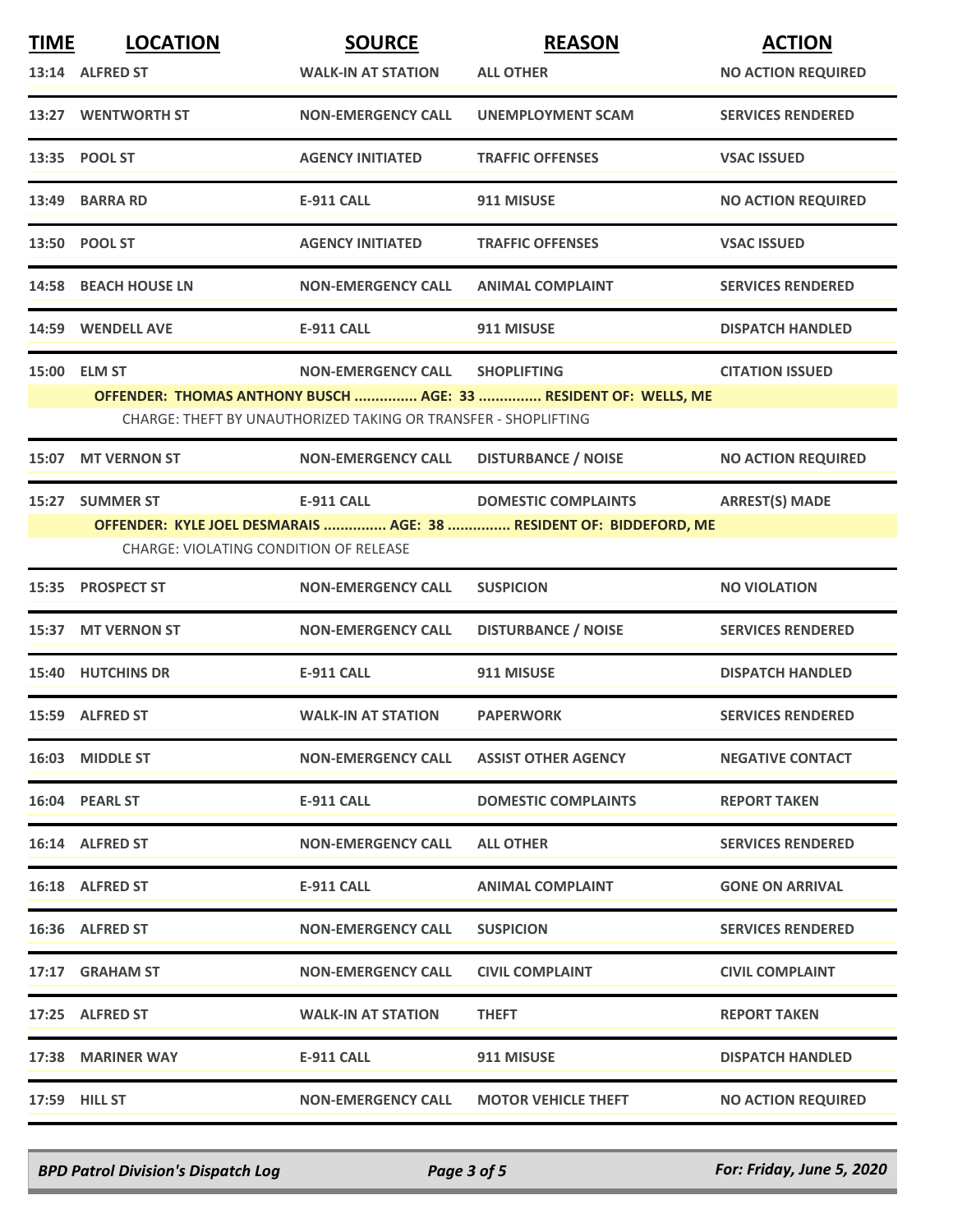| <b>TIME</b> | <b>LOCATION</b>                                             | <b>SOURCE</b>             | <b>REASON</b>                                  | <b>ACTION</b>             |
|-------------|-------------------------------------------------------------|---------------------------|------------------------------------------------|---------------------------|
|             | 18:30 ALFRED ST                                             | <b>NON-EMERGENCY CALL</b> | <b>ANIMAL COMPLAINT</b>                        | <b>NO VIOLATION</b>       |
|             | <b>18:53 ANDREWS RD</b>                                     | <b>E-911 CALL</b>         | 911 MISUSE                                     | <b>DISPATCH HANDLED</b>   |
|             | 18:59 ALFRED ST                                             | <b>WALK-IN AT STATION</b> | <b>PAPERWORK</b>                               | <b>PAPERWORK SERVED</b>   |
|             | 19:46 SACO FALLS WAY                                        | <b>E-911 CALL</b>         | <b>DISTURBANCE / NOISE</b>                     | <b>UNFOUNDED</b>          |
|             | 19:52 LINCOLN ST                                            | <b>NON-EMERGENCY CALL</b> | <b>PAPERWORK</b>                               | <b>SERVICES RENDERED</b>  |
|             | 19:57 GREEN ST                                              | <b>NON-EMERGENCY CALL</b> | <b>ANIMAL COMPLAINT</b>                        | <b>SERVICES RENDERED</b>  |
|             | 20:03 GREEN ST                                              | <b>NON-EMERGENCY CALL</b> | <b>ANIMAL COMPLAINT</b>                        | <b>NO ACTION REQUIRED</b> |
|             | 20:04 WEST ST                                               | <b>NON-EMERGENCY CALL</b> | <b>DISABLED VEHICLE</b>                        | <b>DISPATCH HANDLED</b>   |
|             | 20:05 ELM ST                                                | <b>NON-EMERGENCY CALL</b> | <b>HARASSMENT</b>                              | <b>SERVICES RENDERED</b>  |
|             | 20:52 WILLIAMS CT                                           | <b>NON-EMERGENCY CALL</b> | <b>JUVENILE OFFENSES</b>                       | <b>SERVICES RENDERED</b>  |
|             | 21:30 WEST ST                                               | <b>AGENCY INITIATED</b>   | <b>ALL OTHER</b>                               | <b>SERVICES RENDERED</b>  |
|             | 21:32 WEST ST                                               | <b>AGENCY INITIATED</b>   | <b>SUSPICION</b>                               | <b>SERVICES RENDERED</b>  |
|             | 21:40 PROSPECT ST                                           | <b>E-911 CALL</b>         | <b>FIREWORKS COMPLAINT</b>                     | <b>SERVICES RENDERED</b>  |
|             | 21:44 WINTER ST                                             | <b>NON-EMERGENCY CALL</b> | <b>FIREWORKS COMPLAINT</b>                     | <b>UNABLE TO LOCATE</b>   |
|             | 21:47 SOUTH ST + HAYFIELD RD                                | <b>AGENCY INITIATED</b>   | <b>TRAFFIC OFFENSES</b>                        | <b>VSAC ISSUED</b>        |
|             | 21:52 ELM ST                                                | <b>AGENCY INITIATED</b>   | <b>SUSPICION</b>                               | <b>NO VIOLATION</b>       |
|             | 21:53 ALFRED ST                                             | <b>NON-EMERGENCY CALL</b> | ATTEMPTED/THREATENED SUICIDE SERVICES RENDERED |                           |
|             | 21:54 PROSPECT ST + WEST ST                                 | <b>AGENCY INITIATED</b>   | <b>TRAFFIC OFFENSES</b>                        | <b>WARNING ISSUED</b>     |
|             | 21:57 ELM ST                                                | <b>NON-EMERGENCY CALL</b> | <b>ROAD HAZARD</b>                             | <b>REMOVED HAZARD</b>     |
|             | 22:07 GUINEA RD                                             | <b>E-911 CALL</b>         | <b>DISTURBANCE / NOISE</b>                     | <b>NO ACTION REQUIRED</b> |
|             | 22:08 SOUTH ST                                              | <b>AGENCY INITIATED</b>   | <b>TRAFFIC OFFENSES</b>                        | <b>WARNING ISSUED</b>     |
|             | 22:10 PEARL ST                                              | <b>E-911 CALL</b>         | <b>DISTURBANCE / NOISE</b>                     | <b>SERVICES RENDERED</b>  |
|             | 22:12 SOUTH ST                                              | <b>NON-EMERGENCY CALL</b> | <b>JUVENILE OFFENSES</b>                       | <b>CITATION ISSUED</b>    |
|             | OFFENDER: JUVENILE - G  AGE: 17  RESIDENT OF: BIDDEFORD, ME |                           |                                                |                           |
|             | <b>CHARGE: MINOR PURCHASING LIQUOR</b>                      |                           |                                                |                           |
|             | 22:15 POOL ST                                               | <b>NON-EMERGENCY CALL</b> | <b>SUSPICION</b>                               | <b>NO ACTION REQUIRED</b> |

*BPD Patrol Division's Dispatch Log Page 4 of 5 For: Friday, June 5, 2020*